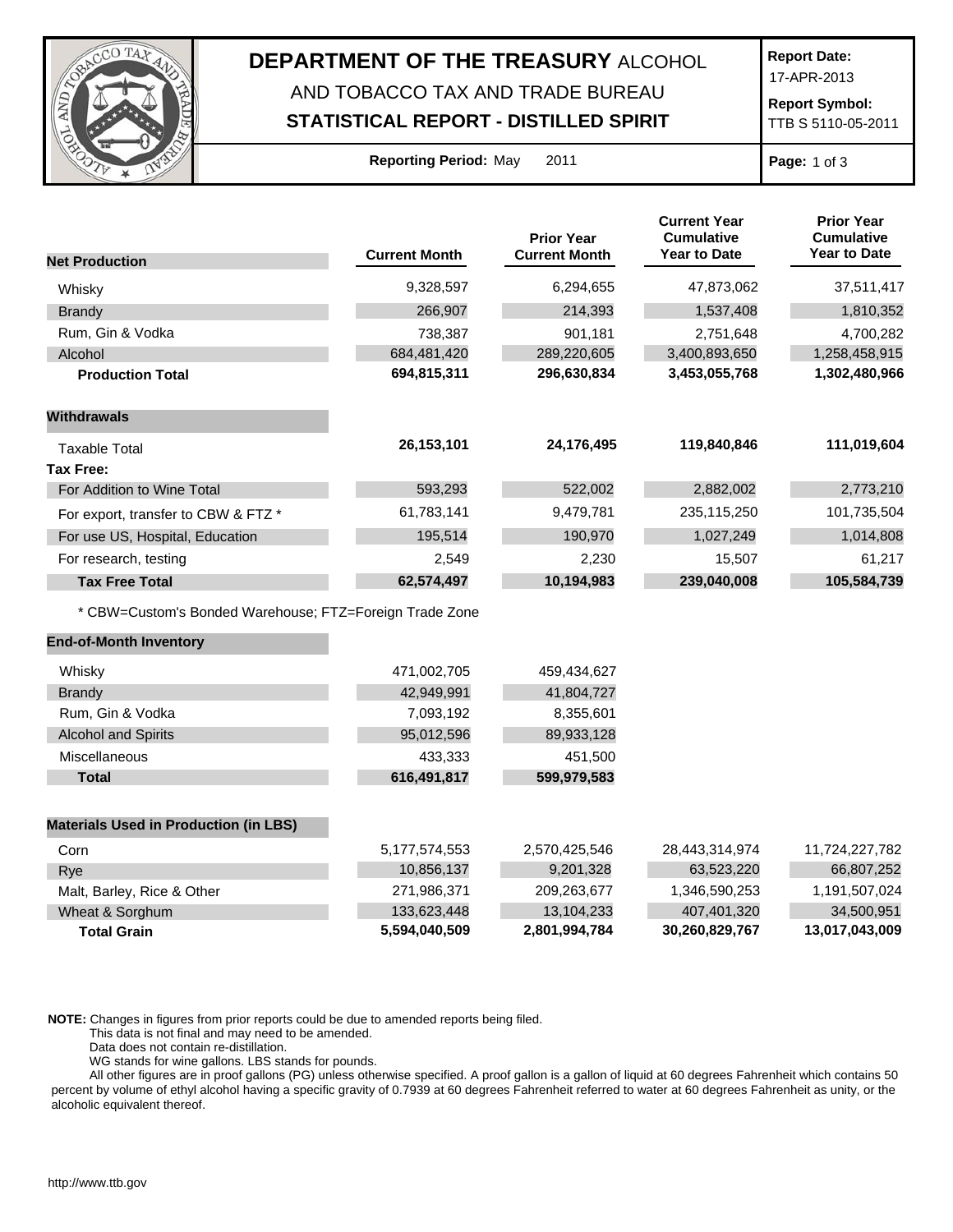## **STATISTICAL REPORT - DISTILLED SPIRIT** TTB S 5110-05-2011 **Page:** 2 of 3

| <b>Bottled For Domestic Use (in WG)</b>         | <b>Current Month</b> | <b>Prior Year</b><br><b>Current Month</b> | <b>Current Year</b><br><b>Cumulative</b><br><b>Year to Date</b> | <b>Prior Year</b><br><b>Cumulative</b><br><b>Year to Date</b> |
|-------------------------------------------------|----------------------|-------------------------------------------|-----------------------------------------------------------------|---------------------------------------------------------------|
| Whisky                                          | 5,779,230            | 5,801,528                                 | 29,561,386                                                      | 28,989,496                                                    |
| <b>Brandy</b>                                   | 1,257,948            | 1,318,922                                 | 6,209,670                                                       | 7,129,346                                                     |
| Imported Rum: Puerto Rican                      | 3,741,988            | 2,841,522                                 | 15,166,535                                                      | 14,632,786                                                    |
| Virgin Islands                                  | 515,364              | 377,801                                   | 2,230,580                                                       | 2,136,757                                                     |
| Others                                          | 501,931              | 470,376                                   | 1,752,504                                                       | 1,925,958                                                     |
| Gin                                             | 1,282,165            | 1,158,727                                 | 6,714,691                                                       | 6,739,913                                                     |
| Vodka                                           | 9,132,361            | 9,480,268                                 | 45,658,847                                                      | 43,669,270                                                    |
| Cordials                                        | 4,158,578            | 4,069,566                                 | 21,923,740                                                      | 19,854,080                                                    |
| Cocktails                                       | 468,134              | 505,168                                   | 2,764,427                                                       | 2,679,079                                                     |
| Tequila                                         | 1,619,059            | 1,748,110                                 | 7,808,631                                                       | 7,800,315                                                     |
| Alcohol, Neutral Spirits & Miscellaneous        | 1,111,184            | 853,001                                   | 5,053,678                                                       | 4,241,048                                                     |
| <b>Non-Whisky Total</b>                         | 23,788,712           | 22,823,461                                | 115,283,303                                                     | 110,808,552                                                   |
| <b>Total Whisky &amp; Non-Whisky</b>            | 29,567,942           | 28,624,989                                | 144,844,689                                                     | 139,798,048                                                   |
| <b>Bottled in Bond for Domestic Use (in WG)</b> |                      |                                           |                                                                 |                                                               |
| Total                                           | 48,472               | 4,844                                     | 113,145                                                         | 108,492                                                       |
| <b>Bottled for Export (in WG)</b>               |                      |                                           |                                                                 |                                                               |
| Whisky                                          | 1,452,551            | 1,696,096                                 | 8,439,442                                                       | 8,374,639                                                     |
| Brandy, Cordials, Cocktails & Miscellaneous     | 146,063              | 91,808                                    | 863,949                                                         | 644,887                                                       |
| Rum, Gin, Vodka, Tequila & Alcohol              | 378,436              | 308,297                                   | 1,493,959                                                       | 2,032,902                                                     |
| <b>Total</b>                                    | 1,977,050            | 2,096,201                                 | 10,797,350                                                      | 11,052,428                                                    |
| <b>Grand Total</b>                              | 31,593,464           | 30,726,034                                | 155,755,184                                                     | 150,958,968                                                   |
| <b>Spirits Dumped to Processing</b>             |                      |                                           |                                                                 |                                                               |
| Alcohol and Neutral Spirits                     | 6,676,951            | 8,674,454                                 | 36,517,655                                                      | 41,436,694                                                    |
| Imported Whisky                                 | 1,733,406            | 2,190,871                                 | 9,371,062                                                       | 10,531,659                                                    |
| Domestic Whisky                                 | 5,694,305            | 4,380,294                                 | 28,092,999                                                      | 23,959,333                                                    |
| <b>Brandy</b>                                   | 896,398              | 1,223,780                                 | 6,055,405                                                       | 6,868,485                                                     |
| Imported Rum: Puerto Rican                      | 2,892,260            | 2,227,354                                 | 11,727,860                                                      | 11,609,718                                                    |
| Virgin Islands                                  | 711,226              | 885,432                                   | 3,359,373                                                       | 4,090,990                                                     |
| <b>Others</b>                                   | 629,513              | 440,592                                   | 2,472,834                                                       | 2,001,042                                                     |
| Gin                                             | 1,473,973            | 1,105,478                                 | 6,420,289                                                       | 6,049,353                                                     |
| Vodka                                           | 3,585,395            | 1,268,073                                 | 14,640,467                                                      | 5,698,447                                                     |
| Cordials, Cocktails & Miscellaneous             | 408,457              | 460,719                                   | 3,263,727                                                       | 2,739,869                                                     |
| Tequila                                         | 1,358,700            | 1,546,061                                 | 6,601,857                                                       | 6,292,784                                                     |
| <b>Total</b>                                    | 26,060,584           | 24,403,108                                | 128,523,528                                                     | 121,278,374                                                   |
| <b>Other Ingredients Mixed with Spirits</b>     |                      |                                           |                                                                 |                                                               |
| Wine                                            | 587,947              | 1,142,770                                 | 2,851,384                                                       | 4,829,985                                                     |
| <b>Alcohol Flavoring Materials</b>              | 285,229              | 270,757                                   | 1,457,858                                                       | 1,416,424                                                     |

**NOTE:** Changes in figures from prior reports could be due to amended reports being filed.

This data is not final and may need to be amended.

Data does not contain re-distillation.

WG stands for wine gallons. LBS stands for pounds.

All other figures are in proof gallons (PG) unless otherwise specified. A proof gallon is a gallon of liquid at 60 degrees Fahrenheit which contains 50 percent by volume of ethyl alcohol having a specific gravity of 0.7939 at 60 degrees Fahrenheit referred to water at 60 degrees Fahrenheit as unity, or the alcoholic equivalent thereof.